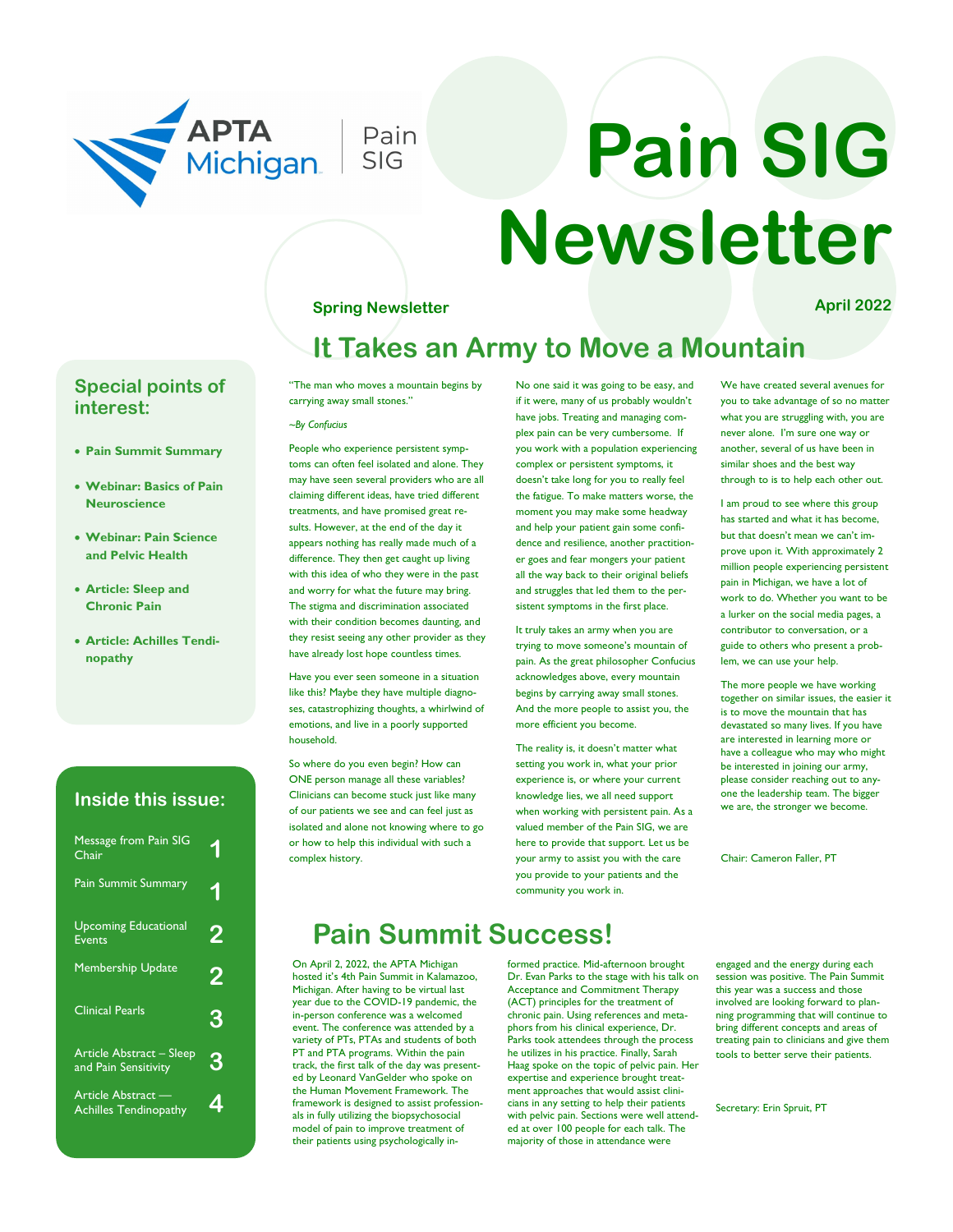## **Pain SIG Newsletter**



This one-hour webinar is designed to provide a brief introduction to the current neuroscience of pain.

Below are the learning objectives for the webinar:

- Describe the societal problem of pain
- Understand individual professional responsibility and general opportunities for the profession
- Biomechanical postural structural vs biopsychosocial mechanisms of pain
- Define pain and pain mechanisms
- Determine how and when to assess mechanisms
- Understand the meaning response and the power of story
- Outline the steps to get started in more effective pain management



Zoom link [:https://aptami.org/events/](https://aptami.org/events/webinars/?recID=43A5AD91-5056-A04E-37AE5B2B64DDD5DE) [webinars/?recID=43A5AD91-](https://aptami.org/events/webinars/?recID=43A5AD91-5056-A04E-37AE5B2B64DDD5DE) [5056-A04E-](https://aptami.org/events/webinars/?recID=43A5AD91-5056-A04E-37AE5B2B64DDD5DE)[37AE5B2B64DDD5DE](https://aptami.org/events/webinars/?recID=43A5AD91-5056-A04E-37AE5B2B64DDD5DE)

Communications Director: Angela Van-Nostrand, PT

*Educational events are held virtually over Zoom through the corresponding links.* 

# **Upcoming Event: Pain Science and Pelvic Health**

This is a 12-hour continuing education course designed for pelvic health rehab specialists. This course expands knowledge, experience, and treatment in understanding and applying pain science to the chronic pelvic pain population. This course also provides a thorough introduction to pain science concepts such as pain mechanisms, peripheral pain

generators, peripheral and central sensitization among others.

Below are lecture topics for the webinar:

- History of pain
- Pain physiology
- Central and peripheral sensitization
- Sensitization in chronic pelvic pain conditions
- Therapeutic alliance

Zoom link:

[https://hermanwallace.com/](https://hermanwallace.com/continuing-education-courses/pain-science-for-the-chronic-pelvic-pain-population-remote-course/remote-course-may-21-22-2022) [continuing-education-courses/pain](https://hermanwallace.com/continuing-education-courses/pain-science-for-the-chronic-pelvic-pain-population-remote-course/remote-course-may-21-22-2022)[science-for-the-chronic-pelvic-pain](https://hermanwallace.com/continuing-education-courses/pain-science-for-the-chronic-pelvic-pain-population-remote-course/remote-course-may-21-22-2022)[population-remote-course/remote](https://hermanwallace.com/continuing-education-courses/pain-science-for-the-chronic-pelvic-pain-population-remote-course/remote-course-may-21-22-2022)[course-may-21-22-2022](https://hermanwallace.com/continuing-education-courses/pain-science-for-the-chronic-pelvic-pain-population-remote-course/remote-course-may-21-22-2022)

Communications Director: Angela Van-Nostrand, PT

# **Membership Update**

Our Pain SIG membership jumped from 41 to 192 members after the very successful Pain Summit!

If you have not done so already, please consider joining the Pain SIG with the APTA-Michigan, which is FREE to members of APTA-Michigan! Please note, the APTA now offers an option to pay membership dues on a monthly basis instead of one lump sum.

Pain SIG Members receive numerous benefits and resources to help treat patients.

These include:

- Monthly clinical pearls authored by Pain SIG board members
- Information about upcom ing educational events
- Pain resources for clinicians

To officially register please go to: Join [Pain SIG](https://aptami.org/sigs/pain-sig/) and click the "join SIG" button. This will open a page where APTA-Michigan members select the "Michigan Physical Therapy Pain SIG" then click "save."



If you have any questions, please feel free to reach out to the leadership team, whose contact information is located on the last page of the news**letter.** 

Membership Director: Sarah Case, PT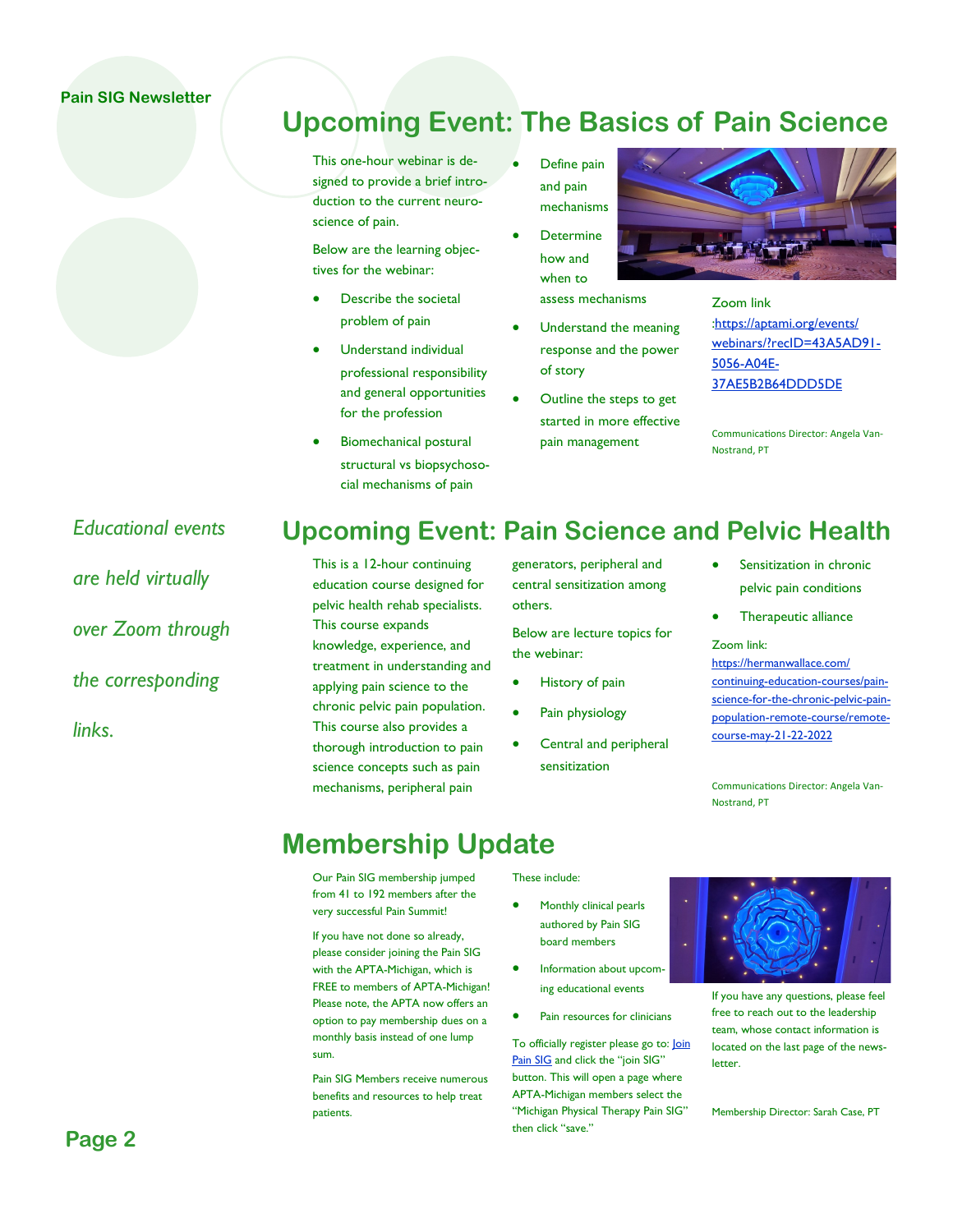# **Upcoming Clinical Pearls**

Every month, the Pain SIG members will have the chance to gain some clinical pearls that members of the board will be posting. These will be in the form of blogs, article reviews, updates of literature, etc. and meant to be easily comprehended and useful for clinical practice. These will be sent through email and on the Pain SIG website to members who have signed up for this group.

Here are the upcoming topics for the second quarter:

- April: Placebo/Nocebo
- May: Exercise with Pain Science
- June: Pediatric Pain

For more information, check out or webpage on:

- [The APTA-MI website](https://aptami.org/sigs/pain-sig/)
- [The Facebook page](https://www.facebook.com/groups/301084173895665/)

Secretary: Erin Spruit, PT

**April 2022** $E$ vidence based Clinical pearls

# **Article 1: Sleep and Pain Sensitivity in Adults**

Title: [Sleep and Pain Sensitivity](https://pubmed.ncbi.nlm.nih.gov/25915149/)  [in Adults](https://pubmed.ncbi.nlm.nih.gov/25915149/)

Authors: Siversten B, Lallukka

T, Petrie KJ, et al.

Year/Volume/Issue: 2015;156(8)

## DOI: [10.1097/](https://doi.org/10.1097/j.pain.0000000000000131) [j.pain.0000000000000131](https://doi.org/10.1097/j.pain.0000000000000131)

#### Abstract:

Sleep problems and pain are major public health concerns, but the nature of the association between the 2 conditions is inadequately studied. The aim of this study was to determine whether a range of sleep measures is associated with experimental increased pain sensitivity. A cross-sectional large population-based study from 2007 to 2008, the Tromsø 6 study, provided data from 10,412 participants (age: mean [SD], 58 [13] years;

54% women). Self-reported sleep measures provided infor-

mation on sleep duration, sleep onset latency (SOL), and sleep efficiency, as well as frequency and severity of insomnia. The main outcome measure was pain sensitivity tests, including assessment of cold-pressor pain tolerance. We found that all sleep parameters, except sleep duration, were significantly associated with reduced pain tolerance. Both the frequency and severity of insomnia, in addition to SOL and sleep efficiency, were associat-



ed with pain sensitivity in a dose-response manner. Adjusting for demographics and psychological distress reduced the strengths of the hazard ratios, but most associations remained significant in the fully adjusted models. There was also a synergistic interaction effect on pain tolerance when combining insomnia and chronic pain. We conclude that sleep problems significantly increase the risk for reduced pain tolerance. Because comorbid sleep problems and pain have been linked to elevated disability, the need to improve sleep among patients with chronic pain, and vice versa, should be an important agenda for future research.

#### AMA Citation:

Siversten B, Lallukka T, Petrie KJ, et al. Sleep and pain sensitivity in adults. *Pain*. 2015;156(8):1433-1439. Doi: [10.1097/](https://doi.org/10.1097/j.pain.0000000000000131) [j.pain.0000000000000131](https://doi.org/10.1097/j.pain.0000000000000131) 

Vice Chair: Dustin Karlik, PT

*Quality sleep is significantly associated with reduced pain tolerance.*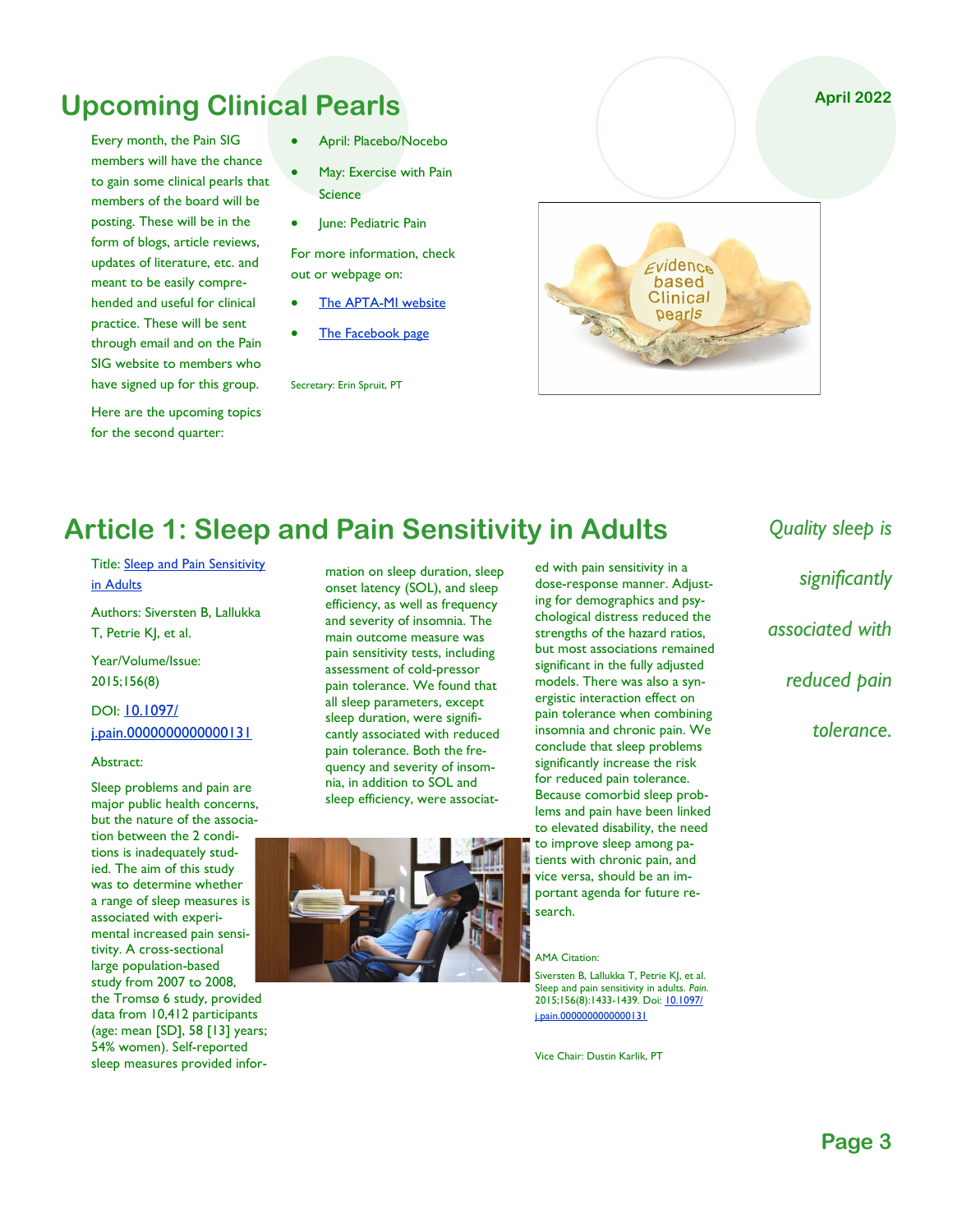## **Pain SIG Newsletter**

# **Article 2: RCT Comparing Treatments for Achilles Tendinopathy**

Title: [No Difference in Clinical](https://pubmed.ncbi.nlm.nih.gov/34722783/)  [Effects When Comparing Al](https://pubmed.ncbi.nlm.nih.gov/34722783/)[fredson Eccentric and Sil](https://pubmed.ncbi.nlm.nih.gov/34722783/)[bernagel Combined Concentric](https://pubmed.ncbi.nlm.nih.gov/34722783/) [-Eccentric Loading in Achilles](https://pubmed.ncbi.nlm.nih.gov/34722783/)  [Tendinopathy: A Randomized](https://pubmed.ncbi.nlm.nih.gov/34722783/)  [Controlled Trial](https://pubmed.ncbi.nlm.nih.gov/34722783/)

Authors: Habets B, Cingel REH, Backx FJG, et al.

Year/Volume/Issue: 2021;9(10)

DOI:

## [10.1177/2325967121103125](https://doi.org/10.1177/23259671211031254) [4](https://doi.org/10.1177/23259671211031254)

Abstract:

**Background:** Alfredson isolated eccentric loading and Silbernagel concentric-eccentric loading have both shown beneficial effects on clinical symptoms in midportion Achilles tendinopathy (AT), but they have never been compared directly.

**Purpose:** To test for differences in clinical effects at 1 year follow-up between Alfredson and Silbernagel loading in midportion AT.

**Study design:** Randomized controlled trial; Level of evidence, 2.

**Methods:** A total of 40 recreational athletes were allocated to the Alfredson group (AG) or the Silbernagel group (SG). The primary outcome was the difference in the Victorian Institute of Sports Assessment-Achilles (VISA-A) at 1 -year follow-up. Sec-

ondary outcomes were the visual analog scale for pain during activities of daily living (VAS-ADL) and sports activities (VAS-sports), the EuroQol 5 Dimensions instrument (EQ-5D), and global perceived effect score. Measurements were performed at baseline and 12 week, 26-week, and 1-year follow-up. Analysis was performed using a linear mixedregression model with intervention (AG vs SG), time (12 weeks, 26 weeks, and 1 year postoperatively), and intervention-by-time interaction.

**Results:** The VISA-A score improved for both AG and SG, from  $60.7 \pm 17.1$  at baseline to 89.4 ± 13.0 at 1-year follow-up and from 59.8 ± 22.2 to 83.2 ± 22.4, respectively  $(P < .001$  for both). Because the interaction term did not significantly im-



**Prescription of Eccentric Exercise** 

interaction term, indicating a constant difference at each follow-up. The linear mixed model with correction for baseline VISA-A and confounders revealed a nonsignificant treatment effect (2.4 [95% CI, - 8.5 to 13.3]; *P* = .656). In addition, after adjustment for the respective baseline values and confounders, nonsignificant treatment effects were found for the VAS-ADL (-2.0 [95% CI, -11.3 to 7.3]; *P* = .665) and VAS-sports (1.3 [95% CI, -12.8 to 15.3], *P* = .858). The EQ-5D subscales improved in both groups. After 1 year, significantly more SG participants considered themselves improved (77.3% [SG] vs 50.0%  $[AG]$ ;  $P = .04$ ).

**Conclusion:** No differences in clinical effects were found between Alfredson and Silbernagel loading at up to 1 year follow-up. Both programs significantly improved clinical symptoms, and given their high adherence rates, offering either of them as a home-based program with limited supervision appears to be an effective treatment strategy for midportion AT.

#### AMA Citation:

Habets B, van Cingel REH, Backx FJG, et al. No difference in clinical effects when comparing alfredson eccentric and silbernagel combined concentriceccentric loading in achilles tendinopathy: a randomized controlled trial. *Orthop J Sports Med*. 2021;9(10). Doi: [10.1177/23259671211031254](https://doi.org/10.1177/23259671211031254) 

Vice Chair: Dustin Karlik, PT

## *No differences were*

*found when* 

*comparing Alfredson* 

*and Silbernagel* 

*loading for Achilles* 

## *Tendinopathy.*